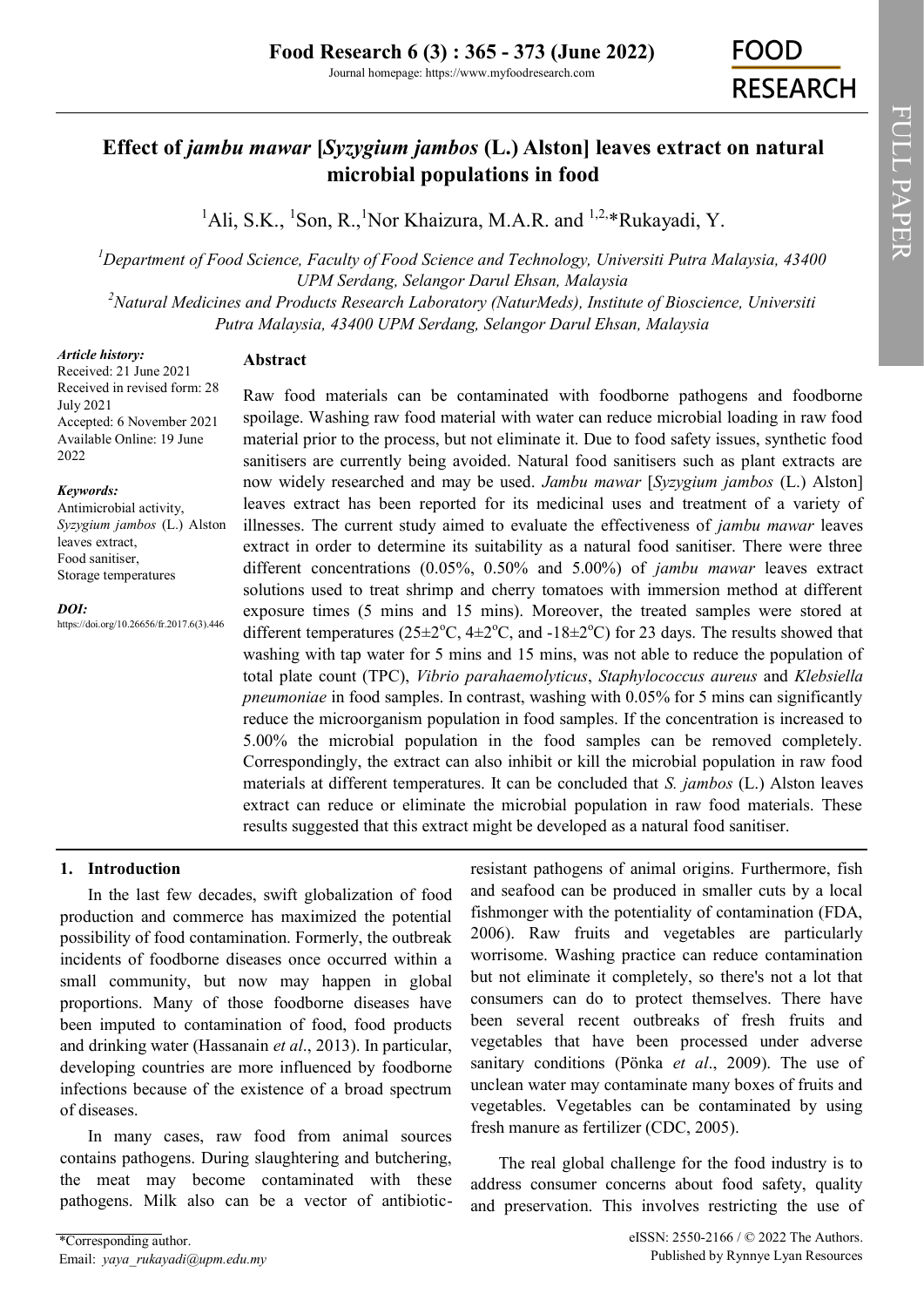FULL PAPER

synthetic chemical additives (Negi, 2012). A wide range of plant products was evaluated for the feasibility of using natural antimicrobials and antioxidants to maintain and enhance the overall quality of food products, including meat and meat by-products (Shah *et al.,* 2014).

*Syzygium jambos* (L.) Alston is a species in the genus *Syzygium* belonging to the family Myrtaceae. These species were cultivated for both edible fruit and medicinal purposes. In the food industry, antimicrobial activities of *S. jambos* (L.) Alston leaves extract may use as a natural preservative or sanitiser. Over the past decade, plants generally considered Generally Recognized as Safe (GRAS) for humans have been linked to food consumption (Negi, 2012). In the absence of complementary biological aspects, the discovery of novel medicinal plants/-extracts/-constituents is more of pure phytochemistry (Meyer *et al*., 1982). Therefore, plant extracts for food applications need to be declared biologically safe before humans can consume them. This study aimed to assess the effectiveness of *S. jambos* (L.) Alston leaves extract in order to determine its suitability as a natural sanitiser and the possibility to be applied in the food industry as a natural antimicrobial agent.

### **2. Materials and methods**

#### *2.1 Raw food materials*

Raw food samples, shrimp and cherry tomatoes were purchased from the whole fruits market, Serdang, Selangor. A sample of shrimp was from *Penaeus vannamei* species (*udang kertas*). All raw samples were stored in cooler containers (2°C to 5°C) between the time of purchase and the commencement of the experiments. As the shrimp and cherry tomatoes were of different shapes in nature and could not be cubed, they were only weighed with about 10 g each for treatment.

### *2.2 Preparation of Syzygium jambos (L.) Alston leaves extract for treatment solution*

Three different concentrations of *S. jambo* (L.) Alston leaves were prepared using deionized water (DIW) (Braun Medical Industries Sdn. Bhd. Penang, Malaysia). Initially, 5 g of crude extract was dissolved in 50 mL of 10% DMSO, resulting in a concentration of 10% (100 mg/mL). Afterwards, it was further diluted to 5% by taking out 25 mL of 10% and diluted in 25 mL of DIW. The subsequent concentration of 0.5% (5 mg/mL) and 0.05% (0.5 mg/mL) was prepared by taking 4 mL (5% concentration) and 4 mL (0.5% concentration) in 36 mL of DIW in two separate universal vials, respectively (Yusoff *et al*., 2015). Based on this dilution process, three types of solutions with different concentrations  $(0.05\%, 0.50\%$  and  $5.00\%)$  were prepared for a treatment analysis.

#### *2.3 Preparation of selective media*

There were six types of agars were used including the Plate count agar (PCA), Potato dextrose agar (PDA), *Pseudomonas* agar, Eosin methylene blue agar (EMB), Mannitol salt agar and Thiosulfate citrate bile salts sucrose agar (TCBS). The formulations for each agar were in accordance with the formulation found on the media bottle (Table 1). Selective agars were chosen based on their ability to grow and distinguish specific microorganisms from others for easier and faster detection.

## *2.4 Washing treatment of raw food materials with Syzygium jambos (L.) Alston leaves extract solutions*

Washing treatment of raw food materials with *S. jambos* (L.) Alston leaves extract solutions were performed according to the method as reported by Yusoff *et al*. (2015) with slight modification. Each of the food samples was immersed in 40 mL of tap water, distilled water, and *S. jambos* (L.) Alston leaves treatment solutions (0.05%, 0.50% and 5%) at different time exposure (5 mins and 15 mins).

### *2.5 Effect of Syzygium jambos (L.) Alston leaves extract washing treatment at different storage temperatures*

For storage study, samples were soaked in the different washing treatment solutions and stored at

| Table 1. List of media                                |                                                                                                     |                           |  |
|-------------------------------------------------------|-----------------------------------------------------------------------------------------------------|---------------------------|--|
| Types of Media                                        | Instruction for Preparation                                                                         | Brands of Media           |  |
| Potato dextrose agar (PDA)                            | Suspend 39 g of media powder in 1 L of distilled<br>water. Autoclave (121°C, 15 mins)               | Difco tm, USA             |  |
| Plate count agar (PCA)                                | Suspend 17.5 g of media powder in 1 L of distilled<br>water. Autoclave (121°C, 15 mins)             | Oxoid, England            |  |
| <i>Pseudomonas</i> agar                               | Suspend 38.0 g of media powder in 1 L of distilled<br>water. Autoclave (121°C, 15 mins)             | Difco $tm$ , USA          |  |
| Eosin- methylene blue (EMB) agar                      | Suspend 37.4 g of media powder in 1 L of distilled<br>water. Autoclave (121°C, 15 mins)             | Difco <sup>tm</sup> , USA |  |
| Mannitol salt agar (MSA)                              | Suspend 111 g of media powder in 1 L of distilled<br>water. Autoclave (121°C, 15 mins)              | Biokar diagnostic, France |  |
| Thiosulfate-citrate-bile-salts-sucrose<br>(TCBS) agar | Suspend 88.0 g of media powder in 1 L of distilled<br>water. Boil to dissolve the medium completely | Oxoid, England            |  |

eISSN: 2550-2166 © 2022 The Authors. Published by Rynnye Lyan Resources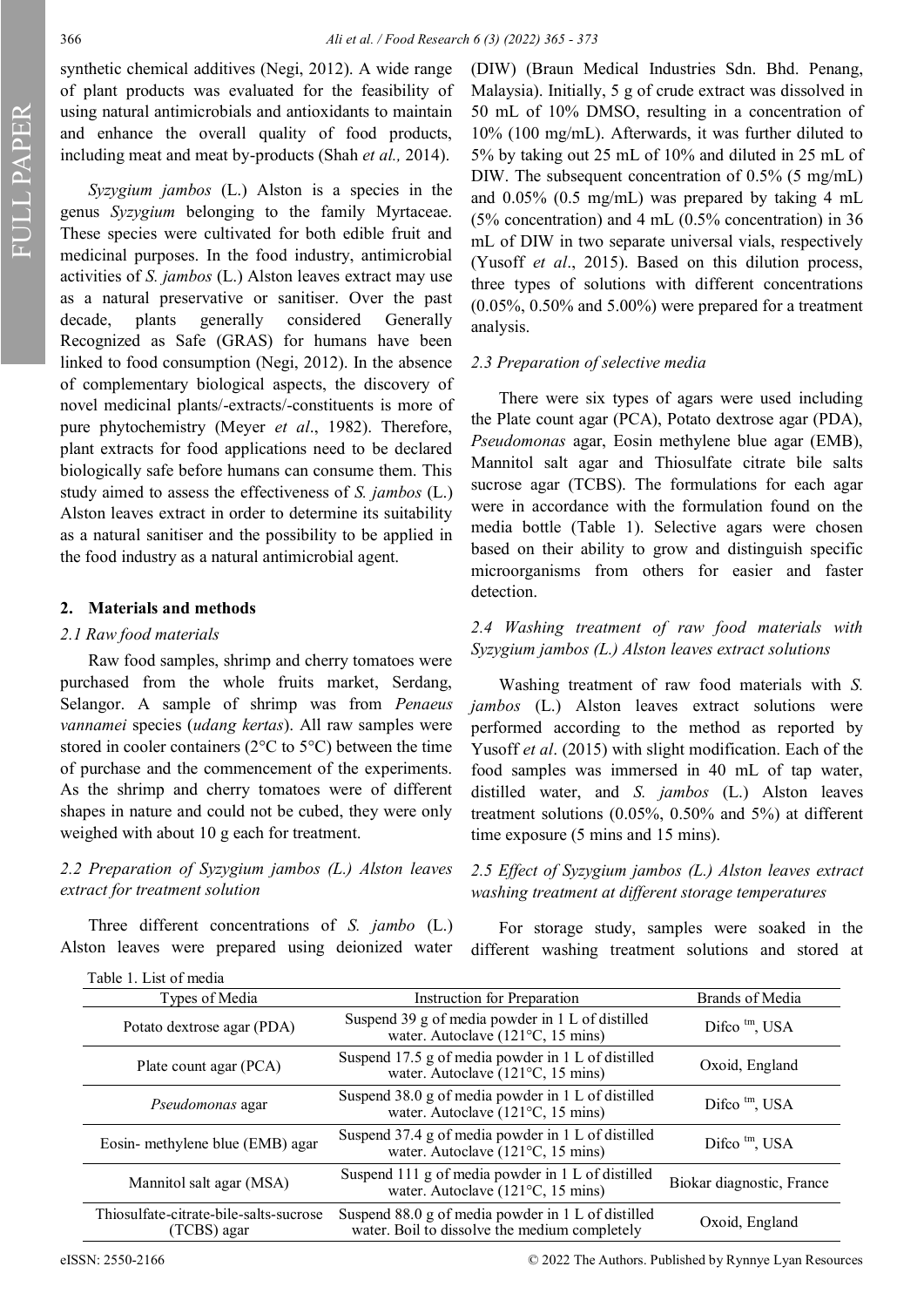different temperatures and duration as follow; cherry tomato samples were stored at room (25±2°C) and refrigerator (4°C) temperature for up to 23 days, and the shrimps were store in refrigerator (4°C) and freezer (-18° C) temperature for 23 days. Random samples were taken at daily intervals to be analysed. Microbiological analysis was carried out and the results were compared to untreated samples.

#### *2.6 Microbiology analysis*

The treated samples were collected randomly and then diluted using the stomacher bag (BAGLIGHT, BagSystem, Interscience, France) which contained 9 mL of phosphate saline buffer solution. The mixture was homogenized using the stomacher machine (BagMixer 400-P Interscience, France) at 250 rpm for 2 min. After the homogenization process, 1 mL of the mixture was serially diluted with 9 mL of phosphate saline buffer solution to make up for dilutions;  $10^{-2}$ ,  $10^{-3}$  and  $10^{-4}$ . All universal bottles containing different dilutions were vortexes first before were spread onto the selective agar separately. The agar plates were then incubated overnight at 37°C for bacteria growth and 35°C for fungi growth and the results were analysed by identifying and counting the presence of colonies from each plate. Untreated samples were used as a control. All

### *2.7 Statistical analysis*

All experiments were carried out three times with three replications each  $(n = 3\times3)$ . The application of MINITAB software was used to analyze the data for the analysis of variance (ANOVA). The significance difference (P<0.05) between the treatments was analyzed by using Turkey's test. Results were interpreted as means±standard deviation (SD) of replicate analysis.

#### **3. Results and discussion**

*3.1 Effect of exposure times of Syzygium jambos (L.) Alston leaves extract solutions at different concentrations on microbial population in raw food samples*

The findings of this study demonstrated the sanitizing effect of *S. jambos* (L.) Alston leaves extract on raw food samples, including shrimp and cherry tomato. Tables 2 and 3 illustrate the survivability of bacterial populations in food samples after being treated with different washing solutions including tap water and different concentrations of *S. jambos* (L.) Alston leaves extract (0.05%, 0.50% and 5%) at different soaking times (5 mins and 15 mins). Currently, the commercial

Table 2. Effects of different concentrations and exposure times of *S. jambos* (L.) Alston leaves extract on natural microbial in shrimp ( $log_{10} CFU/mL$ ).

| Sample            | Shrimp                        |                               |                               |                               |                               |                               |                             |                               |
|-------------------|-------------------------------|-------------------------------|-------------------------------|-------------------------------|-------------------------------|-------------------------------|-----------------------------|-------------------------------|
| Bacterial species | TPC                           |                               | <i>V. parahaemolyticus</i>    |                               | S. aureus                     |                               | K. pneumoniae               |                               |
| ET/Treatment      | 5 mins                        | $15 \text{ mins}$             | 5 mins                        | $15 \text{ mins}$             | 5 mins                        | $15 \text{ mins}$             | 5 mins                      | $15 \text{ mins}$             |
| Control           | $6.31 \pm 0.02^{Ab}$          | 6.39 $\pm$ 0.12 <sup>Ab</sup> | 5.96 $\pm$ 0.16 <sup>Ba</sup> | $6.04 \pm 0.19$ <sup>Aa</sup> | 6.19 $\pm$ 0.06 <sup>Aa</sup> | $6.02 \pm 0.09$ <sup>Aa</sup> | $5.95 \pm 0.07^{Bb}$        | 5.90 $\pm$ 0.08 <sup>Bb</sup> |
| Tap water         | $7.43 \pm 0.00^{Aa}$          | $7.53 \pm 0.03$ <sup>Aa</sup> | 5.96 $\pm$ 0.16 <sup>Ca</sup> | $6.61 \pm 0.06^{\text{Ba}}$   | $6.91 \pm 0.06^\mathrm{Ba}$   | $6.71 \pm 0.05^{\text{Ba}}$   | 6.79 $\pm$ 0.04 $^{\rm Ba}$ | $6.65 \pm 0.03$ <sup>Ba</sup> |
| $0.05\%$          | $6.43 \pm 0.15^{Ab}$          | $1.76 \pm 2.44$ <sup>Bc</sup> | $0 \pm 0$ <sup>Cb</sup>       | $0 \pm 0$ <sup>Cb</sup>       | $0 \pm 0$ <sup>Cb</sup>       | $0 \pm 0$ <sup>Cb</sup>       | $0 \pm 0$ <sup>Cc</sup>     | $0 \pm 0$ <sup>Cc</sup>       |
| $0.50\%$          | 4.30 $\pm$ 0.00 <sup>Ac</sup> | $1.76 \pm 2.44$ <sup>Bc</sup> | $0 \pm 0$ <sup>Cb</sup>       | $0 \pm 0$ <sup>Cb</sup>       | $0 \pm 0$ <sup>Cb</sup>       | $0\pm0$ <sup>Cb</sup>         | $0 \pm 0$ <sup>Cc</sup>     | $0 \pm 0$ <sup>Cc</sup>       |
| 5.00%             | $3.52 \pm 0.00$ <sup>Ad</sup> | $0\pm0^{Bd}$                  | $0\pm0^{Bb}$                  | $0\pm0^{Bb}$                  | $0\pm0^{Bb}$                  | $0\pm0^{Bb}$                  | $0\pm0^{\rm Bc}$            | $0\pm0^{\rm Bc}$              |

ET: Exposure Time. Values are presented as mean±SD. Values with different lowercase alphabets within the same column are significantly different (P<0.05) while values with different uppercase alphabets within the same row are significantly different  $(P<0.05)$ .

Table 3. Effects of different concentrations and exposure times of *S. jambos* (L.) Alston leaves extract on natural microbial in cherry tomato  $(\log_{10} CFU/mL)$ 

| Sample            | Cherry tomato                 |                               |                               |                             |                               |                          |                               |                               |
|-------------------|-------------------------------|-------------------------------|-------------------------------|-----------------------------|-------------------------------|--------------------------|-------------------------------|-------------------------------|
| Bacterial species | Yeast and mould               |                               | <i>Pseudomonas</i> spp.       |                             | S. aureus                     |                          | K. pneumoniae                 |                               |
| ET/Treatment      | 5 mins                        | 15 mins                       | 5 mins                        | 15 mins                     | 5 mins                        | $15 \text{ mins}$        | 5 mins                        | $15 \text{ mins}$             |
| Control           | $6.26 \pm 0.09$ <sup>Ab</sup> | 5.31 $\pm$ 0.06 <sup>Bb</sup> | 5.91 $\pm$ 0.18 <sup>Bb</sup> | $5.90\pm0.08^\mathrm{Bb}$   | $6.13 \pm 0.07$ <sup>Aa</sup> | $5.92 \pm 0.11^{Bb}$     | $5.87 \pm 0.12^{Bb}$          | $6.34 \pm 0.66$ <sup>Aa</sup> |
| Tap water         | $7.52 \pm 0.02$ <sup>Aa</sup> | $7.37 \pm 0.03$ <sup>Aa</sup> | $6.86 \pm 0.03^{\rm Ba}$      | $6.85{\pm}0.03^{\text{Ba}}$ | $6.84 \pm 0.04$ <sup>Ba</sup> | $6.84 \pm 0.04^{\rm Ba}$ | $6.34 \pm 0.66$ <sup>Ba</sup> | $6.34 \pm 0.66$ <sup>Ba</sup> |
| $0.05\%$          | $5.60 \pm 0.02$ <sup>Ac</sup> | $3.67 \pm 0.21$ <sup>Bc</sup> | $0 \pm 0$ <sup>Cc</sup>       | $0 \pm 0$ <sup>Cc</sup>     | $0 \pm 0$ <sup>Cb</sup>       | $0 \pm 0$ <sup>Cc</sup>  | $0 \pm 0$ <sup>Cc</sup>       | $0 \pm 0$ <sup>Cb</sup>       |
| $0.50\%$          | $4.21 \pm 0.54$ <sup>Ad</sup> | $1.76 \pm 0.44$ <sup>Bd</sup> | $0 \pm 0$ <sup>Cc</sup>       | $0 \pm 0$ <sup>Cc</sup>     | $0 \pm 0$ <sup>Cb</sup>       | $0 \pm 0$ <sup>Cc</sup>  | $0 \pm 0$ <sup>Cc</sup>       | $0 \pm 0$ <sup>Cb</sup>       |
| $5.00\%$          | $1.76 \pm 2.44$ <sup>Ae</sup> | $0\pm0^{\text{Be}}$           | $0\pm0^{\rm Bc}$              | $0\pm0^{\rm Bc}$            | $0\pm0^{Bb}$                  | $0\pm0^{\rm Bc}$         | $0 \pm 0^{\text{Be}}$         | $0\pm0^{Bb}$                  |

ET: Exposure Time. Values are presented as mean±SD. Values with different lowercase alphabets within the same column are significantly different (P<0.05) while values with different uppercase alphabets within the same row are significantly different  $(P<0.05)$ .

FULL PAPER

FULL PAPER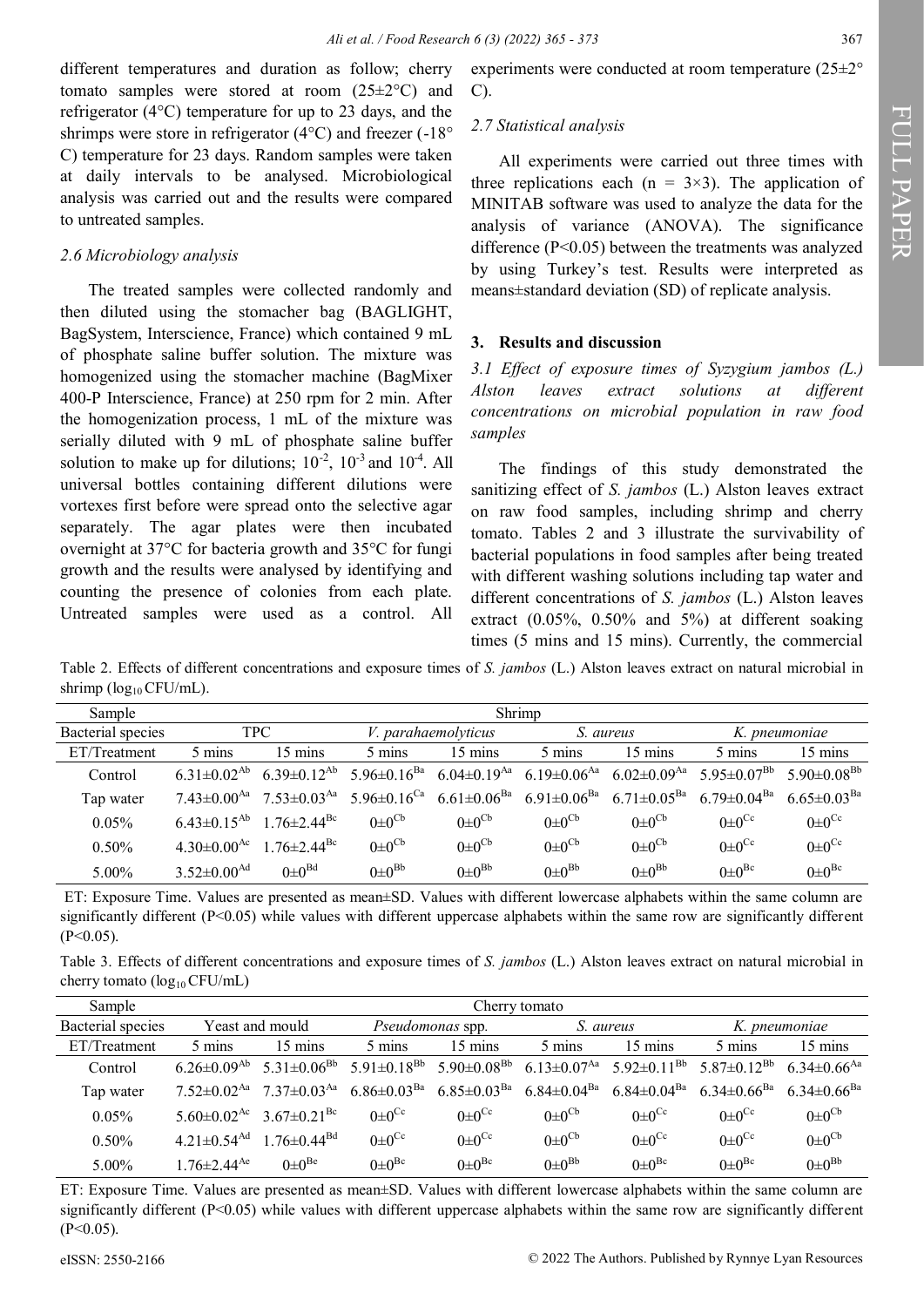FULL PAPER

natural sanitiser was not available in the market. Additionally, most food sanitisers are targeting the food contact surfaces, such as utensils, sinks, cutting boards and so on. The food sanitisers that are most frequently applied in the food industry or food services to clean the food contact surface are chlorine, iodophore and quaternary ammonium compound (Strohbehn *et al*., 2013). On the other hand, there are a number of chemical sanitisers that apply only to wash fruit and vegetable on farms, such as chlorine, peracetic acid, sodium hypochlorite, hydrogen peroxide and chlorine dioxide (Gil *et al*., 2009). Consequently, tap water was used as a normal sanitiser in industry and at home. The effectiveness of the extract as a sanitiser has been compared to tap water and the effectiveness of the extract was measured by the observation of the ability of the extract to decrease the microbial population up to 3 log CFU/mL.

In this study, the contact time between the sanitiser agents (extracts) and the food samples was carried out over 5 and 15 mins. Based on Pérez-Gregorio *et al*. (2011), a 5 min exposure time was the common condition in the washing treatment. Additionally, peracetic acid showed the capacity to reduce *Escherichia coli* strains for 5, 15 and 25 mins of exposure time. Moreover, the study carried out by Chen *et al*. (2015), selected 5, 10, 15, 30, 45 and 60 mins of exposure time to determine the capacity of edible vinegar, salty solution and sodium bicarbonate solution in microbial population reduction on cowpea fruits. Furthermore, Zhang and Faber (1996) reported that a 10 mins exposure of shredded lettuce to chlorine oxide resulted in a maximum reduction of 1.1 log CFU/mL of *L. monocytogenes*. As a result, 5 mins was selected as the shortest exposure period and 15 mins for maximum exposure.

In the shrimp sample (Table 2), four types of bacteria were presented, representing the total plate count (TPC), *V. parahaemolyticus*, *S. aureus* and *K. pneumoniae* were detected in shrimp samples. In this study, the number of TPC was reduced significantly starting at 0.05% treatment for 5 mins of exposure time, which was from  $6.41 \pm 0.0$  log<sub>10</sub> CFU/mL to  $4.65 \pm 0.34$  $log_{10}$  CFU/mL. At the maximum concentration (5%), TPC had been reduced completely from  $6.35\pm0.10 \log_{10}$ CFU/mL to  $0\pm0$  log<sub>10</sub> CFU/mL. The population of *V*. *parahaemolyticus*, *S. aureus* and *K. pneumoniae* also started to reduce significantly at treatment of 0.05% during 5 mins of exposure time. On the other hand, *V. parahaemolyticus*, *S. aureus* and *K. pneumoniae* were not detected after exposure started at 0.50% treatment in 5 mins exposure time. Overall, all bacteria populations including TPC showed the highest reduction at 5% treatment for 5 min time exposure. At 5% solution

concentration and 5 min exposure time, the population of TPC, *V. parahaemolyticus*, *S. aureus* and *K. pneumoniae* were not detected at this condition. This means *S. jambo*  (L.) Alston leaves extract had significantly effective against natural microflora in shrimp starting at 0.05% for 5 mins exposure.

In addition to raw foods, fresh foods include fruits and vegetables that can harbour a variety of microorganisms that originated primarily from the environment in which they were raised. Microorganisms will continue to grow during post-harvest, food handling and processing and will cause food spoilage if appropriate decontamination methods are not applied (Khadka *et al*., 2017). The growth and survival of these microorganisms with extended time particularly during the storage period will spoil the food and cause foodborne illness when consumed by people outside. According to Chang and Fang (2007), the survivability of *E. coli* O157:H7 and *S.* Typhimurium in shredded lettuce is within 10-12 days has been a potential health risk for consumers.

Tomato is highly perishable and susceptible to microbial spoilage because of its high water content and its relatively soft texture. These features of tomato lead it to deterioration during transit and storage where it might undergo conditions of humidity and high temperature. The presence of certain pathogenic microorganisms of public health significance makes it a potential health hazard for consumers (Ogundipe *et al*., 2012). In this study, for cherry tomato sample, yeast and mould, *S. aureus, K. pneumoniae* and *Pseudomonas* spp. had begun to reduce significantly post-treatment to 0.05% for 5 mins. The results are shown in Table 3. Yeast and mould, *S. aureus, K. pneumoniae* and *Pseudomona*s spp. were undetected at 0.05% to 5 min of soaking time. In the meantime, the highest reduction in yeast and mould was observed at a 5% concentration of *S. jambos* (L.) Alston leaves extract with an exposure time of 15 mins were  $6.75\pm0.07$  to  $0\pm00$   $\log_{10}$  CFU/mL.

In this study, tap water treatment refers to the current washing method used by the household. Some researchers have indicated that tap water can reduce the overall bacterial count by approximately  $2-3 \log_{10} CFU/$ mL (Beuchat *et al*., 1998; Ukuku *et al*., 2004). However, in this study, there was no reduction with tap water treatment. Brackett (1992) reported that applying tap water for washing is not able to completely eliminate bacterial populations on food materials. Moreover, there are limitations to the application of tap water in washing food materials due to the presence of chlorine residues in treated tap water. Chlorine residues have become a food safety concern because of their potential to produce carcinogenic compounds such as trihalomethanes,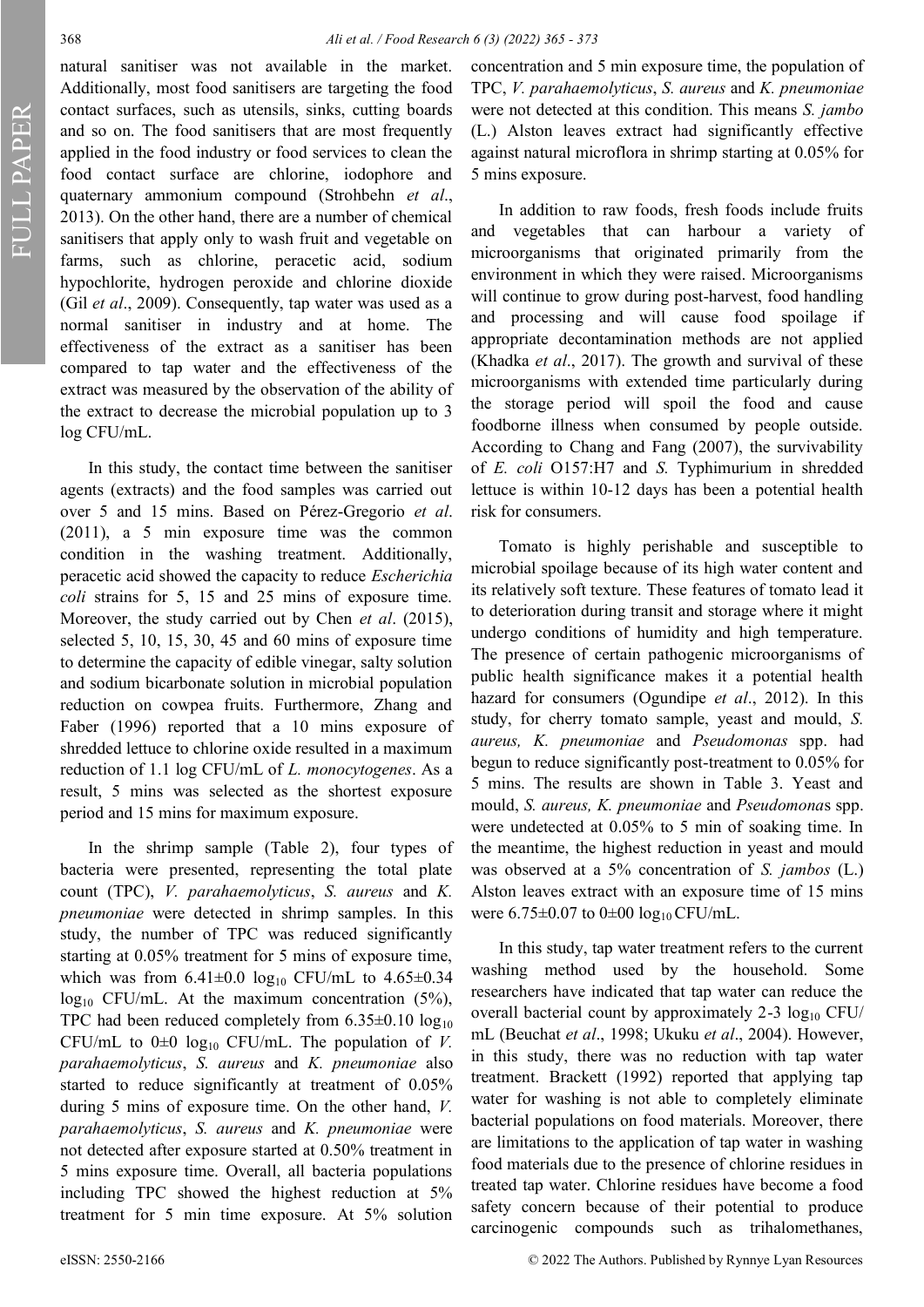haloacetic acids, haloketones and chloropicrin when they react with organic matter. Besides, applying tap water alone for washing will sometimes enhance the growth of foodborne pathogens (Klaiber *et al*., 2005). As stated by Gil *et al*. (2009), re-using of processing water as a sanitiser will make the tap water another source of crosscontamination.

In addition, the microflora in food samples that were immersed in DIW (0.00% extract) showed no significant differences even after exposure at different times (Yusoff *et al*., 2015). The number of surviving bacteria was decreased with increased *S. jambos* (L.) Alston leaves extract concentrations. The results were similar to Abadias *et al*. (2011) who also demonstrated that the reduction in microbial populations was increased as the concentration of sanitiser and washing time increased. However, some of them reported differently, which stated that the soaking time of the sanitiser did not influence the reduction in the number of bacterial populations in raw food materials. A study conducted by Tornuk *et al*. (2011) showed this situation where the thyme sanitiser, which was tested at the same concentration but with a different exposure time, did not give a significant reduction in bacterial populations in apple fruit.

Based on the finding of the bacterial reduction in treated food samples, it was noticed that the reduction of microbial populations was proportional to the increase of *S. jambos* (L.) Alston leaves extract concentration and soaking time. The relative influence in terms of microbial inactivation was Tap water  $\leq 0.05\% \leq 0.50\% \leq 0.50\%$ 5%. Generally, *S. jambos* (L.) Alston leaves extract had significantly antimicrobial activity against natural microflora in tested food samples starting at 0.50% for 5 mins exposure. Higher concentrations of *S. jambos* (L.) Alston leaves extract with a longer soaking time is more powerful to inhibit the growth of microorganisms. However, the effect of a higher concentration of extract on colour and texture needs to investigate because consumer preferences on types of food are categorized in various aspects including food nutrition value, food safety, food appearance and physical characteristics (Lazarova and Krystallis, 2010).

The Food Drug Administration (FDA) recommended that the common storage temperature should be -18°C for frozen products, while 4°C for refrigerated products. In this study, two temperatures were employed to compare the efficiency of *S. jambos* (L.) Alston leaves extract as an antimicrobial agent and is not affected by low temperature. The study was conducted for 23 days of storage at  $-18^{\circ}$ C and  $4^{\circ}$ C, respectively. Although 0.05% of the extract and 5 minutes of exposure began to show a

significant difference in microbial reduction, however, during storage, microbial could be proliferative. Consequently, it is important to eliminate the microbial in the food to the minimum level. Thus, the 5% concentration of the extract and 15 mins of exposure time were chosen in the storage study due to the lower microbial reduction.

*3.2 Effect of different concentrations and storage temperatures of Syzygium jambos (L.) Alston leaves extract on microbial population in raw food samples*

The potential contamination of shrimp by foodborne pathogens depends primarily on the conditions of transportation, handling and processing. Frozen shrimp are frequently contaminated after catching. The handling of raw materials has an effect on the bacteriological quality of frozen shrimp. Inadequately frozen and inappropriate storage of shrimp at higher temperatures increases the growth of microorganisms that are responsible for microbiological changes (Rahman *et al*., 2012). Furthermore, the storage temperature at which shrimp are exposed can promote the spread of pathogenic bacteria in humans (Gill and Badoni, 2005). Frozen shrimp is normally inspected prior to shipment based on physical and sensorial characteristics followed by microbiological characteristics. Certain stages are very critical for microbial quality in shrimp, such as immersion scalding and irradiation (Al-Dughaym and Altabari, 2010). Thus, controlling microbial contamination of shrimp during catching, processing, storage, handling and preparation is a major challenge.

Figure 1 (a and b) show the total plate count (TPC) and *V. parahaemolyticus* population in treated and untreated shrimp samples during storage for 23 days at 4°C. The TPC for control samples demonstrated the highest increase from  $6.31\pm0.02$  to  $7.44\pm0.02$  log<sub>10</sub> CFU/ mL compared to the treated samples. The treated samples with 0.5% and 5% showed a reduction where the readings for the last day of storage were  $4.301\pm0$  and  $3.5229\pm0$  log<sub>10</sub> CFU/mL, respectively.

The initial count was  $6.31\pm0.02 \log_{10} CFU/mL$ , then on the  $23<sup>rd</sup>$  day, the population increased to 7.44 $\pm$ 0.02 log<sub>10</sub> CFU/mL for untreated samples, however in treated samples, the population showed a lower decrease with reduced to 4.301 $\pm$ 0 and 3.5229 $\pm$ 0 log<sub>10</sub> CFU/mL for 0.5% and 5%, respectively. Besides that, the treated samples also showed a reduction in bacteria compared to control samples for *V. parahaemolyticus.* The population of *V. parahaemolyticus* in shrimp increased from 5.96 $\pm$ 0.164 to 6.69 $\pm$ 0.06 log<sub>10</sub> CFU/mL for control samples while for the treated samples with 0.5% and 5%, *V. parahaemolyticus* was not detected on the last day of storage.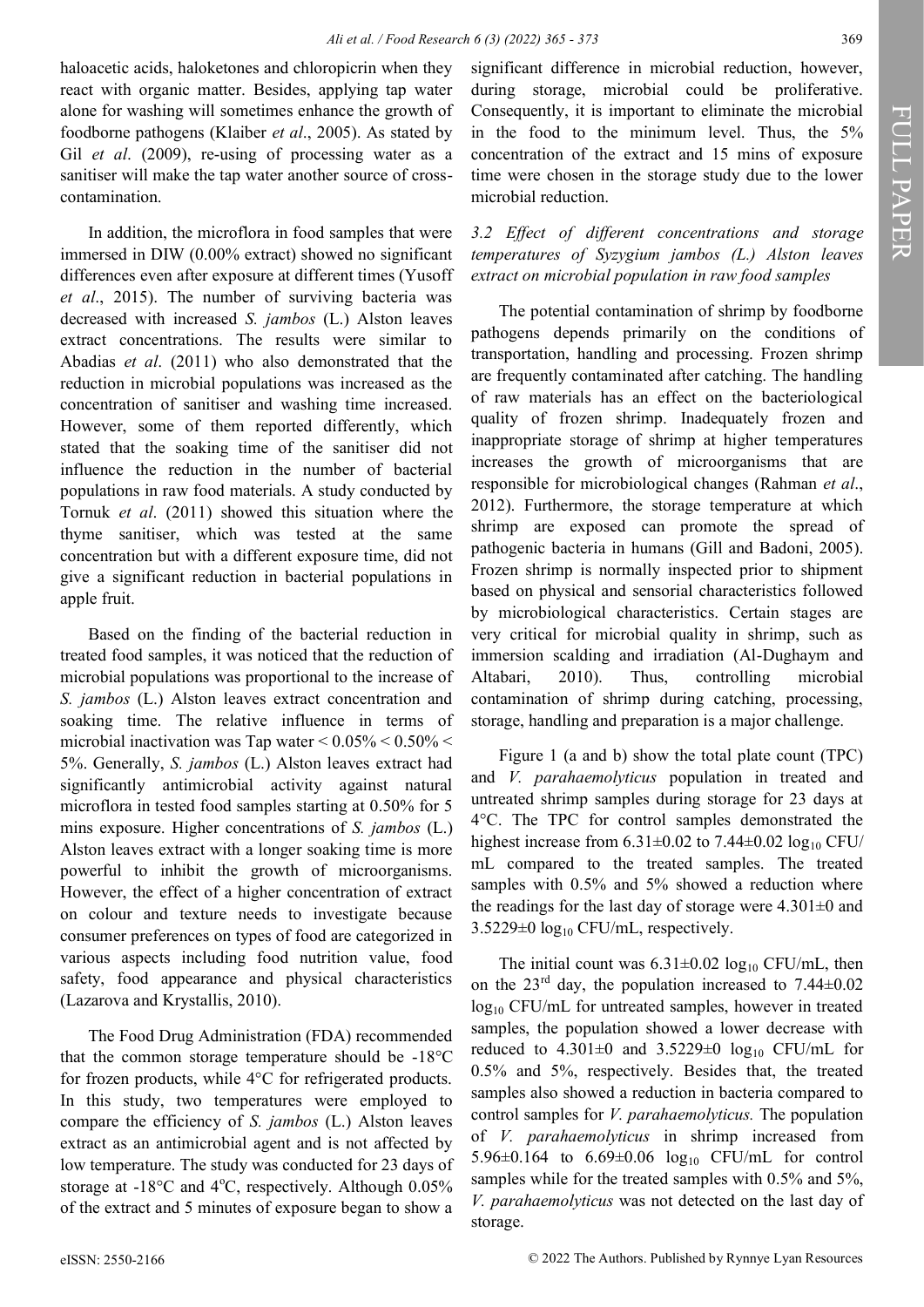370 *Ali et al. / Food Research 6 (3) (2022) 365 - 373*



Figure 1. Representative the (a) total plate count and (b) *Vibrio parahaemolyticus* counts on the shrimp exposed to different concentrations of *S. jambos* (L.) Alston leaves extract during storage at 4°C for 23 days.

Figure 2 (a and b) show the changes in the microbial population in untreated and treated shrimps during storage at -18ºC for 23 days. The total plate count of untreated shrimp that was stored at -18ºC for 23 days increased from  $6.41\pm0.05$  to  $7.55\pm0.01$  log<sub>10</sub> CFU/mL on the last day of storage. Moreover, the treated samples show decreases with  $3.67 \pm 0.21$  log<sub>10</sub> CFU/mL for 0.5% while the bacterial population was not detected for 5% extract on the last day of storage. Additionally, *V. parahaemolyticus* was detected in untreated samples up to the  $23<sup>rd</sup>$  day of storage where it increased from 5.97 $\pm$ 0.06 to 6.59 $\pm$ 0.06 log<sub>10</sub> CFU/mL. However, 0.5% and 5% of extract gave the same effect on the reduction where *V. parahaemolyticus* was not detected on the last day of storage during the freezing condition. This showed *V. parahaemolyticus* was not found in the treated samples with 0.5% and 5% on the  $5<sup>th</sup>$  and  $1<sup>st</sup>$  day of storage, respectively. These results demonstrate that, *S. jambos* (L.) Alston leaves extract had an antimicrobial

effect against foodborne pathogens on shrimp during storage.

For cherry tomato, the changes of yeast and mould and *Pseudomonas* spp. the population had been observed along the storage time at room temperature as shown in Figure 3 (a and b). Yeast and mould were observed to increase for control samples. However, 0.5% and 5% extract showed a decrease of yeast and mould in the food samples with  $4.21 \pm 0.54$  and  $1.76 \pm 2.44$  log<sub>10</sub> CFU/mL, respectively. Based on the Figure 3 (a and b), yeast and mould count in untreated samples were increased gradually from  $6.26 \pm 0.09$  to  $7.38 \pm 0.02$  log<sub>10</sub> CFU/mL. *Pseudomonas* spp. also had been increased until the end of storage time for the untreated samples while it was not detected in treated samples. However, the application of *S. jambos* (L.) Alston leaves extract as a sanitiser helps to slow down the growth rate of *Pseudomonas* spp. *Pseudomonas* spp. was not detected in treated samples started from the  $6<sup>th</sup>$  and 1<sup>st</sup> day with 0.5% and 5% of the extract until the end of storage time. However, the application of *S. jambos* (L.) Alston leaves extract as a sanitiser helps to eliminate the growth rate of *Pseudomonas* spp.

Figure 4 (a and b) show the growth of yeast and mould and *Pseudomonas* spp. on cherry tomato during storage at 4°C for 23 days. Furthermore, from the observation, even though the population of yeast and mould had been increased in untreated samples, the treated samples showed a sharp reduction after the  $7<sup>th</sup>$ day with 5% of the extract and this proved that *S. jambos*  (L.) Alston leaves extract could inhibit yeast and mould growth. *Pseudomonas* spp. in control samples had been observed slightly increment until the last day of storage. Nevertheless, *Pseudomonas* spp. was not detected on the end day of storage for both treated samples with 0.5% and 5% of the extract. However, the population reduction was greatly in treated samples than in untreated samples. This finding showed that treatment with extract help to extend the shelf life of cherry tomato.

Microorganisms without doubt are responsible for the spoilage of shrimp and these microorganisms include bacteria and fungi, both heterotrophic and pathogenic



Figure 2. Representative the (a) total plate count and (b) *Vibrio parahaemolyticus* counts on the shrimp exposed to different concentrations of *S. jambos* (L.) Alston leaves extract during storage at -18°C for 23 days.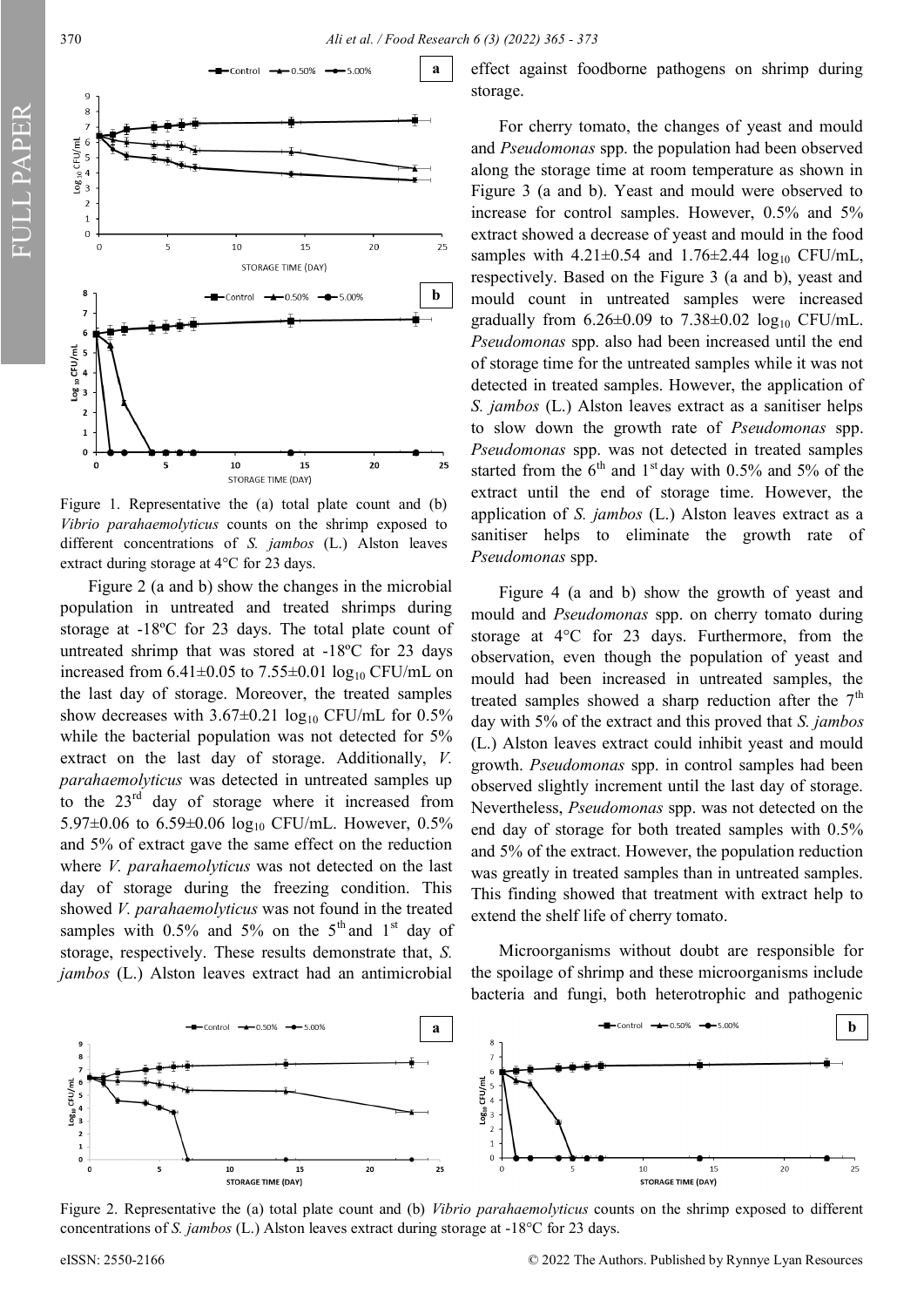

Figure 3. Representative the (a) yeast and mould count and (b) *Pseudomonas* spp. counts on cherry tomato exposed to different concentrations of *S. jambos* (L.) Alston leaves extract during storage at a of 25±2°C for 23 days.



Figure 4. Representative the (a) yeast and mould count and (b) *Pseudomonas* spp. counts on cherry tomato exposed to different concentrations of *S. jambos* (L.) Alston leaves extract during storage at 4°C for 23 days.

forms. Moulds are belonging to fungi, which grow rapidly on food when kept in moist conditions. These organisms take advantage of the moist condition available and through the assistance of enzymes, which they possess, they weaken and penetrate the protective outer layer of the shrimp and lead to spoilage (Gómez *et al*., 2013). *Vibrio parahaemolyticus* in shrimp samples exhibited a reduction during storage in the chiller and freezer temperature. According to Geiges (1996), *Vibrio* spp. was known to be sensitive to freezing. *V. vulnificus* in oysters, was reduced to 2-5 log during freezing. Moreover, *V. parahaemolyticus* in oyster homogenate also showed a reduction to 5 log after was kept at

### freezing temperature

Tomatoes contamination with microbial may be a serious cause of deterioration and poses a health hazard to the consumer. The most common microorganisms found in post-harvested tomatoes are mesophyll, coliforms, moulds, and yeast. At 25°C, the rate of coliforms increased from  $2.2 \times 10^5$  CFU/g to approximately  $1.8 \times 10^8$  CFU/g and that of mould from  $4.6 \times 10^{2}$  to  $3.6 \times 10^{5}$  CFU/g (Vinha *et al.*, 2013). On the other hand, *Pseudomonas* is known to be resistant to cold storage (Béal *et al*., 2001). The current study also found that the population of *Pseudomonas* spp. in cherry tomatoes still had been detected until the end of storage time at 4°C. Furthermore, the room temperature of the population has increased as a result of conditions favourable to its survival.

Findings by Gómez *et al*. (2013), a strawberry jam which was treated with pomegranate extract achieved a mean reduction of 0.71, 0.52, and 0.58 log units for aerobic mesophylls, lactose acid bacteria, yeasts, and moulds, respectively, while after being treated by a combination of pomegranate and lemon extract, the reductions were 1.52, 1.34, and 1.38 log units during storage at room temperature. This showed that the extract had antimicrobial properties and help extend food's shelf life during storage.

Refrigeration is employed to control the rate of certain chemical and enzymatic reactions as well as the rate of growth of food microorganisms (Srivastava and Kumar, 2002). The food spoilage process was slowed down as molecular motion was slow, and this retards the growth of bacteria that causes food to spoil (Whitman *et al*., 2005). On the other hand, freezing causes mechanical damage to the cell walls and membranes due to the formation of intracellular crystals (Geiges, 1996), which leads microorganisms to die or injured. However, perishable food will deteriorate, even at refrigerator temperature, due to microorganisms, enzymes and oxidation (Jay, 2000).

Besides that, the thawing process also affected the microbial count where bacteria are able to reproduce again at this stage (Archer, 2004). However, the precaution had been taken seriously include thaw in sterile conditions and food was processed as soon as possible after thawing. Meanwhile, psychrotrophic bacteria may cause the spoilage of food materials during storage at cold temperatures. However, this type of bacteria does not determine in this analysis. This is because this assay aimed to ensure the effectiveness of *S. jambos* (L.) Alston leaves extract against selected foodborne pathogens and fungi. Hence, this leaves extract was effective in controlling the survival of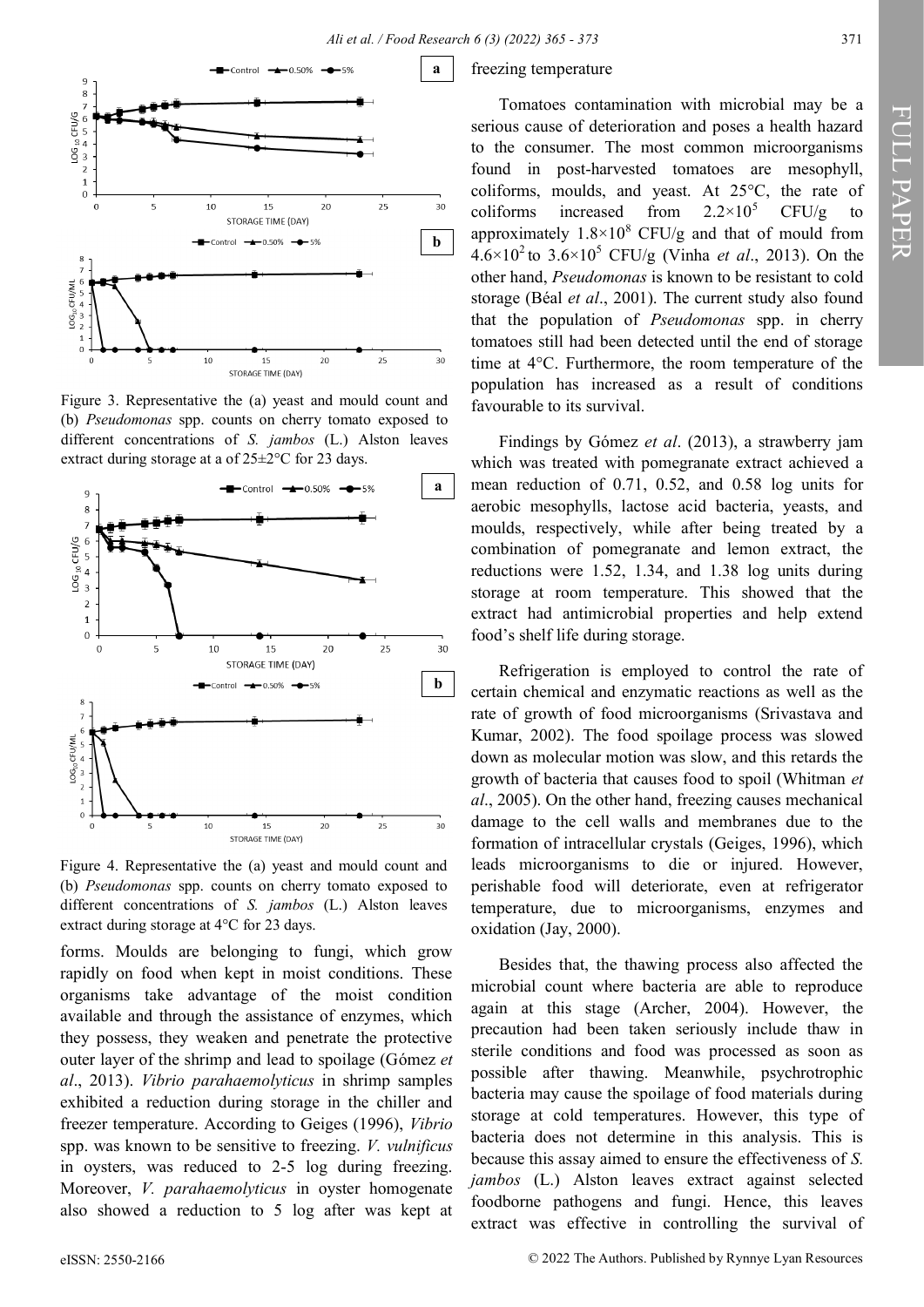food materials during storage.

# **4. Conclusion**

The reduction in the microbial count is strongly correlated with the various concentrations of *S. jambos* (L.) Alston leaves extract and storage treatment time. Overall, a significant reduction in microbial loading was observed when the shrimp and cherry tomato samples were treated with a minimum concentration of 0.05% (v/ v). A 5.00% (v/v) extract concentration appears to be the ideal antimicrobial concentration as it resulted in a complete reduction or 3  $log_{10}$  CFU/mL in microbial load. Extract at a concentration of  $0.50\%$  (v/v) resulted in a reduction of microbial load of at least 3  $log_{10}$  CFU/mL. These results suggested that the *S. jambos* (L.) Alston leaves extract can be developed as a natural sanitiser.

## **References**

- Abadias, M., Cañamás, T.P., Asensio, A., Anguera, M. and Viñas, I. (2006). Microbial quality of commercial 'Golden Delicious' apples throughout production and shelf-life in Lleida (Catalonia, Spain). *International Journal of Food Microbiology*, 108(3), 404-409. https:// doi.org/10.1016/j.ijfoodmicro.2005.12.011
- Al-Dughaym, A.M. and Altabari, G.F. (2010). Safety and quality of some chicken meat products in Al-Ahsa markets-Saudi Arabia. *Saudi Journal of Biological Sciences*, 17(1), 37-42. https:// doi.org/10.1016/j.sjbs.2009.12.006
- Archer, D.L. (2004). Freezing: an underutilized food safety technology? *International Journal of Food Microbiology*, 90(2), 127-138. https:// doi.org/10.1016/S0168-1605(03)00215-0
- Béal, C., Fonseca, F. and Corrieu, G. (2001). Resistance to freezing and frozen storage of *Streptococcus thermophilus* is related to membrane fatty acid composition. *Journal of Dairy Science*, 84(11), 2347 -2356. https://doi.org/10.3168/jds.S0022-0302(01) 74683-8
- Beuchat, L.R., Nail, B.V., Adler, B.B. and Clavero, M.R.S. (1998). Efficacy of spray application of chlorinated water in killing pathogenic bacteria on raw apples, tomatoes, and lettuce. *Journal of Food Protection*, 61(10), 1305-1311. https:// doi.org/10.4315/0362-028X-61.10.1305
- Brackett, R.E. (1992). Shelf stability and safety of fresh produce as influenced by sanitation and disinfection. *Journal of Food Protection*, 55(10), 808 -814. https://doi.org/10.4315/0362-028X-55.10.808
- foodborne pathogens and spoilage microorganisms in CDC (Centers for Disease Control and Prevention). (2005). Foodborne illness: Frequently asked questions. Atlanta, USA: Coordinating Center for Infectious Diseases, Division of Bacterial and Mycotic Diseases.
	- Chang, J.M. and Fang, T.J. (2007). Survival of *Escherichia coli* O157: H7 and *Salmonella enterica* serovars Typhimurium in iceberg lettuce and the antimicrobial effect of rice vinegar against *E. coli* O157: H7. *Food Microbiology*, 24(7-8), 745-751. https://doi.org/10.1016/j.fm.2007.03.005
	- FDA (Food and Drug Administration) (2006). Managing food safety: A manual for the voluntary use of HACCP principles for operators of food service and retail establishments. Retrieved from FDA website: https://www.fda.gov/food/hazard-analysis-criticalcontrol-point-haccp/managing-food-safety-manualvoluntary-use-haccp-principles-operators-foodservice-and-retail
	- Geiges, O. (1996). Microbial processes in frozen food. *Advances in Space Research*, 18(12), 109-118. https://doi.org/10.1016/0273-1177(96)00006-3
	- Gil, M.I., Selma, M.V., López-Gálvez, F. and Allende, A. (2009). Fresh-cut product sanitation and wash water disinfection: problems and solutions. *International Journal of Food Microbiology*, 134(1-2), 37-45. https:// doi.org/10.1016/j.ijfoodmicro.2009.05.021
	- Gill, C.O. and Badoni, M. (2005). Recovery of bacteria from poultry carcasses by rinsing, swabbing or excision of skin. *Food Microbiology*, 22(1), 101- 107. https://doi.org/10.1016/j.fm.2004.04.005
	- Gómez, F., Igual, M., Camacho, M.M. and Pagan, M.J. (2013). Effect of the addition of plant extracts on the microbiota of minimally processed strawberry jam and its physicochemical and sensorial properties. *CYTA - Journal of Food*, 11(2), 171-178. https://doi.org/10.1080/19476337.2012.712058
	- Hassanain, N.A., Hassanain, M.A., Ahmed, W.M., Shaapan, R.M., Barakat, A.M. and El-Fadaly, H.A. (2013). Public health importance of foodborne pathogens. *World Journal of Medical Sciences*, 9(4), 208-222.
	- Jay, M.J. (2000). Food Analysis: Theory and Practices*.*  3<sup>rd</sup> ed. New Delhi, India: CBS Publishers and Distributors.
	- Khadka, R.B., Marasini, M., Rawal, R., Gautam, D.M. and Acedo Jr, A.L. (2017). Effects of variety and postharvest handling practices on microbial population at different value chain of fresh tomato (*Solanum lycopersicum*) in Western Terai of Nepal.